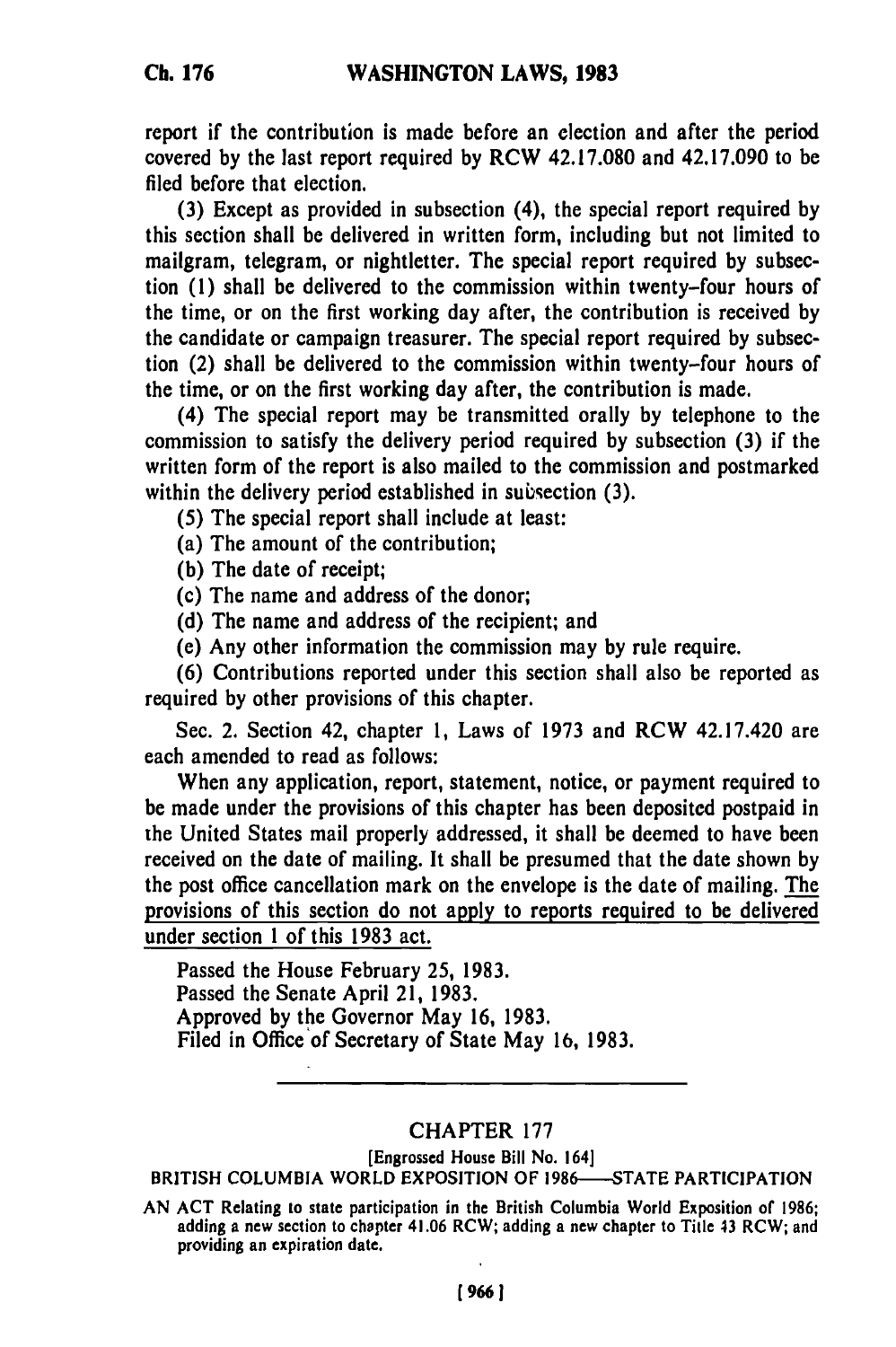Be it enacted **by** the Legislature of the State of Washington:

**NEW SECTION.** Sec. **1.** The **1962** world fair held in Seattle and the 1974 world fair held in Spokane resulted in the influx of thousands of visitors from all over the world and aided in promoting the state and its large variety of products and its great trade potential. They also served to strengthen the social, cultural, and economic ties between the state and its Canadian provincial neighbor to the north, British Columbia. In **1986** British Columbia will host a world exposition. Recent experience has proven that participation in such events benefits all those concerned.

Therefore, it is the declared intent of the Washington state legislature that the state of Washington should participate in Expo **'86** in Vancouver, British Columbia, between May and October, **1986.** The on-site presence of the state of Washington will conform to the theme of Expo **'86,** "Man in Motion, Transportation and Communication," and will be coordinated with efforts of the department of commerce and economic development, the department of transportation, the Washington state patrol, and other agencies to insure maximum hospitality and benefit for the millions of additional visitors who will co-visit Washington state.

**NEW SECTION.** Sec. 2. **(1)** There is hereby created the world fair commission to consist of nine members to be selected as follows: Five **by** the governor, two senators (being one from the senate majority and one from the senate minority) **by** the president of the senate, and two representatives (being one from the house majority and one from the house minority) **by** the speaker of the house of representatives, to serve until June **30, 1987.** The governor shall designate one member to serve as chairman of the commission. Members of the commission shall serve without compensation but shall be reimbursed for travel expenses while on commission business under RCW 43.03.050 and 43.03.060. The commission shall meet at such time as it is called **by** the governor or **by** the chairman of the commission.

(2) The governor shall appoint an executive director for the commission. The executive director shall serve at the governor's pleasure or until com. pletion of state participation in the British Columbia exposition of **1986.** The department of commerce and economic development shall provide administrative and staff support to the commission.

**NEW SECTION.** Sec. **3.** The commission shall make complete studies and investigations concerning the feasibility and desirability of state participation in the British Columbia world exposition of **1986.** The feasibility study shall include, but not be limited to, impacts upon Washington's border communities and transportation networks. The commission shall file a report of its conclusions and recommendations regarding participation **by** the state of Washington in such world exposition with the 1984 legislature. **If** it considers participation desirable, the commission shall include in its report ways and means whereby the state's participation in the British